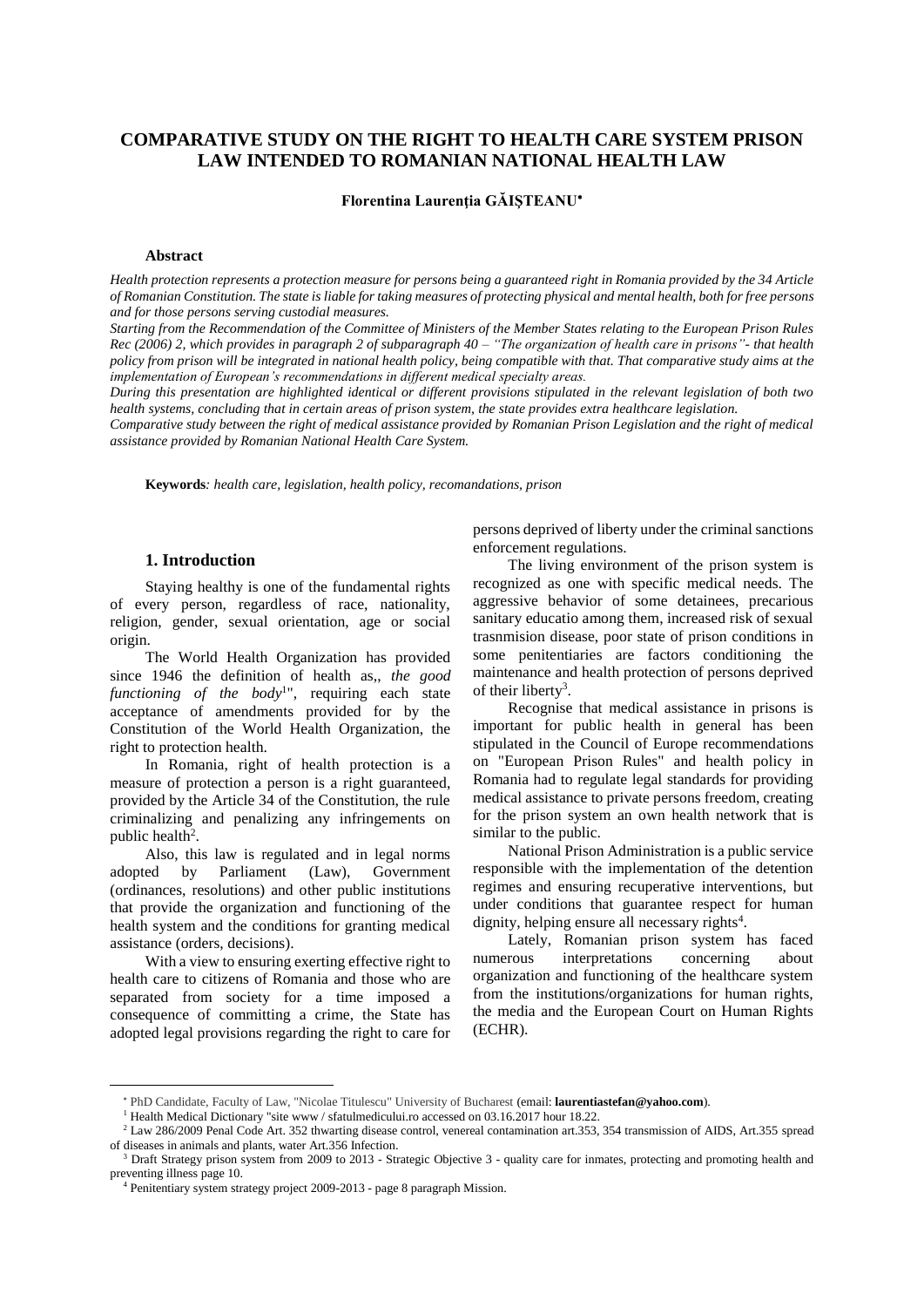*We live in a society constantly changing and with its evolution we are witnessing a change in perception of the role of the prison service in the community.*

Frequently the cases reported by the media on the prison system are focused on presenting inducing flaws of this system induceing in society, a negative image. Communication with all relevant community, transparency decisions and actions with significant impact on the prison system and improve the organizational functioning of this segment are essential for a true penitentiary administration system<sup>5</sup> **.**

The proposed study concerns from the need to highlight the legal provisions developed by the prison system and aims to remove first the concept of division between the two health systems and demonstrate that in terms of regulatory health policy in prison is organized in accordance with national health policy**.**

## **2. Text content**

No doubt over Romania developments, manner of delivering health faced many legislative health reform last being represented by Law no.95 of 2006 Republished. According to the normative act invoked sure patients are divided into social health insurance and uninsured.

Health insurance is the main system of health care financing that ensures access to a basic package for  $sure<sup>6</sup>$ .

The objectives of the social health insurance system are: protecting policyholders with respect to medical costs in case of illness or accident and protect universally insured, fair and non-discriminatory in terms of efficient use of the single fund health insurance<sup>7</sup> .

Article 221 of the Law no.95/2006 \*\*\* Republished on healthcare reform provides in para. (1) d) that people are not proof of being insured is not ensured only a minimal package of services that includes health care services, medications and medical supplies only if surgical emergencies and illnesses potentially endemoepidemic, monitoring of pregnancy and child wife, family planning, prevention and care services to community healthcare.

Due to the fact that the right to health care of inmates is a right guaranteed legislature has provided that inmates should have the status of people insured and not uninsured, but with payment of the contribution from other sources, a fact stated in letter c) para. 2, art. 224 of Law no. 95/2006 \*\*\* Republished on health reform.

*,,Are insured persons involved in one of these situations, the duration, the payment of the contribution from other sources, according to this law: a sentence of imprisonment, are under house arrest or in custody and* 

 $\overline{a}$ 

*those enforcement measures referred to in art. 109, 110, 124 and 125 of the Criminal Code, as amended and supplemented, which is the period of deferment or interruption of sentence of imprisonment, unless they*  have income." .

Transposition of the aforementioned regulation, legislation is given in the Criminal Execution provisions of the *Order of the Minister of Justice and Minister of Health no.429 / C 125/2012 on healthcare insurance of detainees in the custody of the National Penitentiary Administration.*

### **Art. 2**

*Inmates are secured with payment of contribution for health insurance from the state budget through special purpose amounts by National Administration of Penitentiaries budget*. ,,Following these issues, health service costs are paid by the prison unit from the funds available to them. Because the health insurance applies to all prisoners, regardless of their financial situation, resulting consequently that those who, when they were free and not beeing insured, for various reasons, will benefit from health insurance under and in accordance with law.

The process of granting prophylactic and curative healthcare in Romania are represented by the three important levels: primary care (family medicine), specialist outpatient care and hospital care.

#### **Law no.95 / 2006 - Art. 30**

*(1) preventive and curative health care is ensured through:*

*a) outpatient medical offices of family physicians and other specialties, diagnostic and treatment centers, medical centers, health centers, laboratories and by other public and private hospitals;*

*b) public and private hospitals with beds.,,*

In order to ensure quality medical care, at least equivalent to the health network public after 2000 prison system has entered into contract with home health insurance (CASAOPSNAJ) and primary healthcare (medical cabinets unit). At that time, entry into contract with CASAOPSNAJ aimed at relieving the Directorate General of Prisons, major financial efforts on providing medical assistance, especially since that legal norms that Law No.23 / 1969 on the enforcement of sentences, require that healthcare to be provided with funds from the state budget.

For understanding the concept of primary healthcare medical specify the following terms and definitions according to Law no. Republished 95/2006 on health reform.

# **ART. 63**

*(2) The term defines primary health care providing comprehensive health care, first-contact,* 

<sup>5</sup> Draft Strategy prison system in June 2009 - Strategic 2013biectiv 4 - Transparency and true picture of the penitentiary system in society, p.11.

 $6$  Art. 219 para. (1) of the Law no.95 / 2006 republished on health reform.

 $^7$  Art. 219 par. (2) a) and b) of the Law no.95 / 2006 republished on health reform.

<sup>8</sup> Art. 224 para. (2) c) of Law No. 95/2006 Republished on health reform.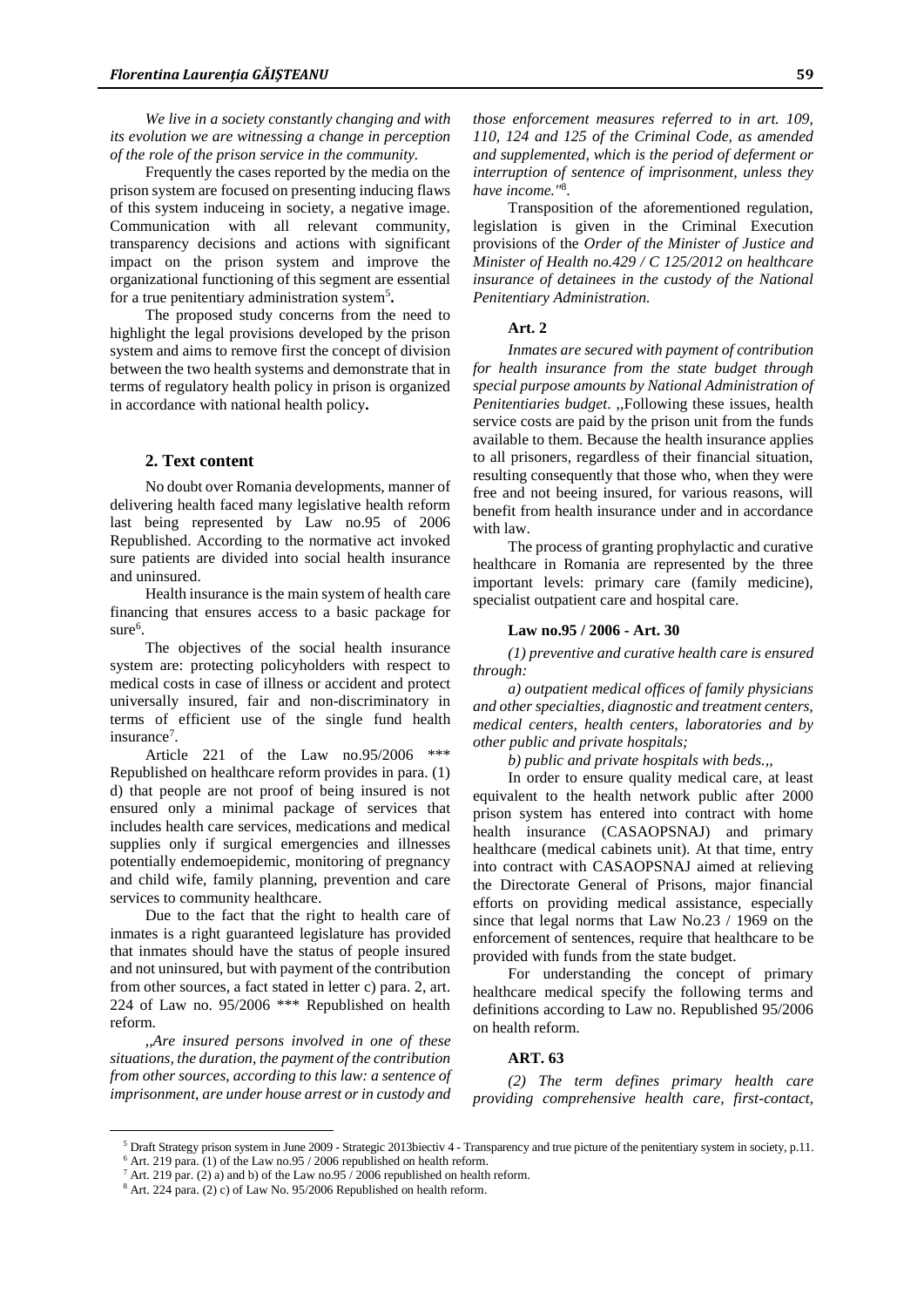*regardless of the nature of the health problem in the context of ongoing relationships with patients, disease presence or absence.*

*(3) Scope defined in par. (2) subject to the specialty of family medicine.*

# **ART. 64**

*f) family medicine cabinet - private health unit specializes in providing medical services in primary care, organized under the law.*

*Exceptionally, ministries and institutions with own health network may establish the structure of family medicine cabinets, as public health units;,,*

I mention that on 28 April 2006 when Law no.95 take effect, in Article 60 it makes no reference about the establishment of family medicine cabinets for ministries and institutions with own health network. However, to support the work of medical and other institutions including the prison system since 2008, from the legislator courtesy was promulgated Government Emergency Ordinance (OUG) no. 93/2008, which amended article 60 paragraph f) at that time for the purposes of establishing by *exception, as public health units, family medicine cabinets and for ministries and institutions with own health network.*

Following this, national health policy for integration into the prison system has developed legal rules with references to primary health care organization, raised by Decision no. 1897/2006 approving the Regulation implementing Law No. 275/2006 on execution of punishments and measures ordered by the court in criminal proceedings<sup>9</sup> thereafter Decision no. 157/2016 approving the Regulation implementing Law No. 254/2013 on execution of punishments and measures ordered by the court in criminal proceedings<sup>10</sup> and Order of the Minister of Justice and Minister of Health no.429 / C 125/2012 onhealthcare insurance of detainees in the custody of National Administration of Penitentiaries<sup>11</sup>.

I mention that for countries like Germany, Norway, Northern Ireland, Holland, Denmark, Latvia, Lithuania, health care is provided entirely by the state budget.

Currently, the difference between nationally family medical care and the penitentiary system is more practical because in 90% of cases, detainees invoke the law enforcement - Article 71 of Law no.254 / 2013 which states that:

# **Art.71**

*,,(1) The right to healthcare, treatment and care of sentenced persons is guaranteed without discrimination as regards their legal situation. Right to healthcare includes medical intervention, primary care, emergency care and specialized medical assistance. The right to treatment includes both health care and terminal care.*

 $\overline{a}$ 

*(2) Health care, treatment and care in prisons shall, trained staff, free of charge, by law, on demand or whenever necessary.*

And they require the presentation to cabinet whenever they wish, cabinets registering an estimated 100 presentations to cabinet / 8 hours against a cabinet from public national family health network which is privately and do not accomplish more than 20 presentations to cabinet, programmed according to rules providing medical assistance in social health insurance. Any request to the family doctor's office of public health network over programming is made against cost.

|                        | Health                                          |
|------------------------|-------------------------------------------------|
| Prisons                |                                                 |
| Law no.254/2013        | (Order no.763/2016                              |
| Health care,           | Note $\overline{no\ 3}$                         |
| treatment and care in  | 1.1.1.1 It gives $a$                            |
| prisons shall, trained | single visit per person for                     |
| staff, free of charge, | each emergency situation                        |
| by law, on demand or   | observed, which was                             |
| whenever necessary     | provided first aid or                           |
|                        | which was resolved at the                       |
|                        | medical office / home.                          |
|                        | $1.1.2.1$ For each                              |
|                        | episode of illness acute /                      |
|                        | subacute or<br>acute<br>to                      |
|                        | chronic conditions<br>$\overline{\phantom{a}}$  |
|                        | insured<br>settles<br>a                         |
|                        | of two<br>maximum                               |
|                        | consultations.                                  |
|                        | 1.1.3.<br>Periodic                              |
|                        | consultations for<br>the                        |
|                        | general care of insured<br>persons with chronic |
|                        | diseases - will be done by                      |
|                        |                                                 |
|                        | appointment<br>1.1.4 Patient                    |
|                        | monitoring includes two                         |
|                        | consultations scheduled                         |
|                        | which include<br>the                            |
|                        | evaluation of disease                           |
|                        | control, screening for                          |
|                        | complications, patient                          |
|                        | education, laboratory                           |
|                        | investigations<br>and                           |
|                        | treatment and a new                             |
|                        | monitoring is done after 6                      |
|                        | <i>consecutive months.</i>                      |
|                        | calculated versus where it                      |
|                        | was performed a second                          |
|                        | examination<br>the<br>οf                        |
|                        | monitoring previous case                        |
|                        | management.                                     |

*Healthcare specialist*

Specialized medical assistance is regulated similarly in both health beeing carried out in accordance with the Contract Framework conditions for granting medical assistance within the health insurance system and the methodological norms for its

<sup>9</sup> Art.25.

 $10$  Art. 153.

<sup>&</sup>lt;sup>11</sup> Chapter II Section 1 - Organization of primary care.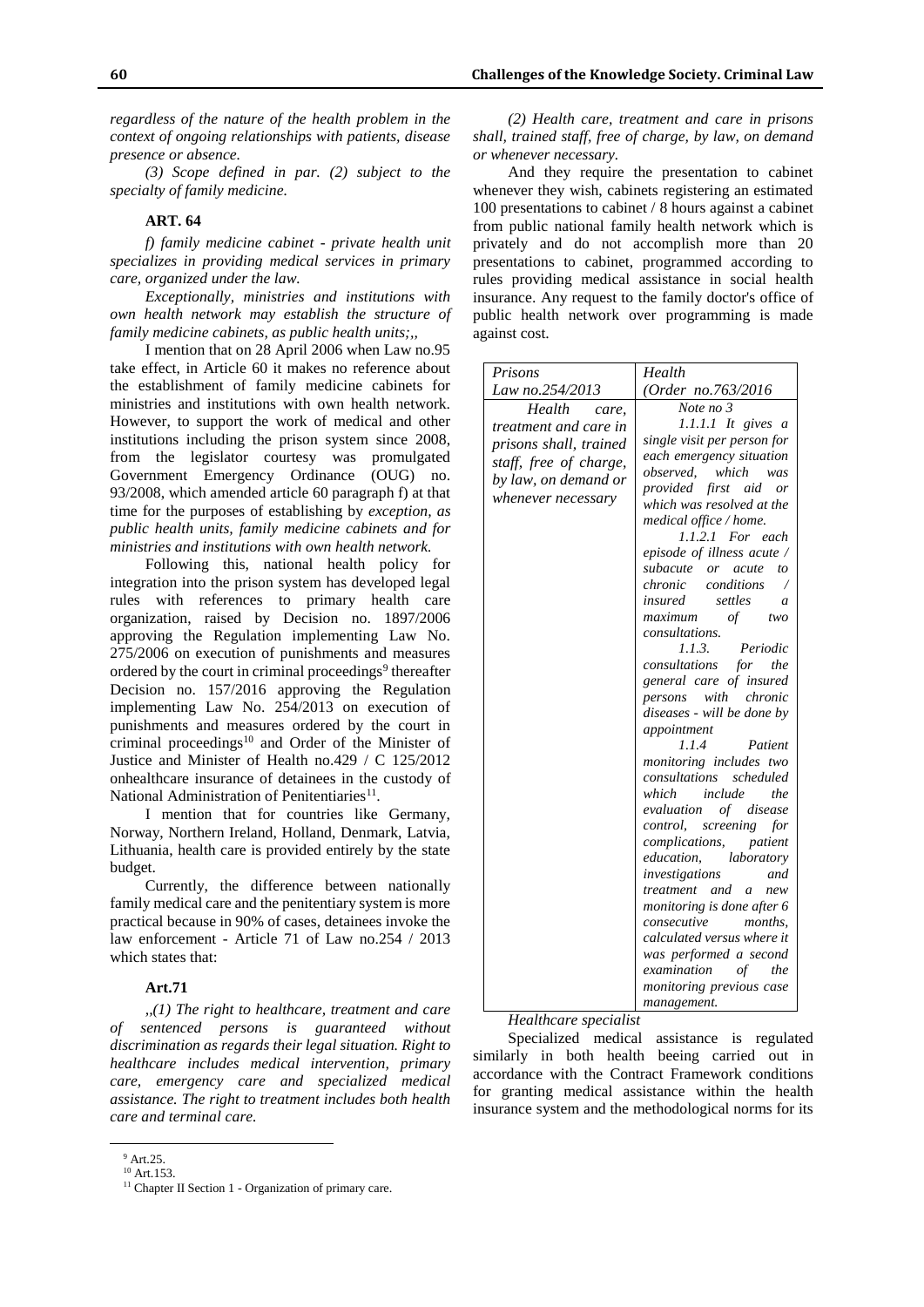application<sup>12</sup>, which may be granted both in outpatient specialist for the prison system and in outpatient specialized health centers profile public or private homes under contracts with health insurance.

The provision of specialized medical care is contained in Article 155 of Decision no. 157/2016 approving the Regulation for enforcement Law no.254/2013 on execution of punishments and measures ordered by the court in criminal proceedings and Article 37 of the Order of the Minister of Justice and Minister of Health no.429/C-125/2012 on healthcare insurance detainees in custody National administration of Penitentiaries.

The vast majority of investigations recommended in the specialized clinic (ex.computer Scanner (CT), magnetic resonance imaging (MRI)) which are need to be made, many times against cost, in order that the detained person to benefit from making swift them, and not wait for a possible appointment to a date too far removed from the time the recommendation shall be borne by the prison units.

# *Dental Healthcare*

Public health network in over 90% of dental offices are organized privately. Even if there are legal provisions for granting conditions of the minimal basic package of health services in outpatient specialist dentistry (Annex 14 of the Order of the National Health Insurance nr.763 / 2016), the vast majority of dental offices are not in contract with the health insurance fund, so that Romanian citizens even if their insured status, receive dental services only against payment.

In the prison system according to law, stipulated in executional-criminal legislation, detainee persons have secured the services of basic dental, free, and in case of making a dental prosthesis, national house health insurance covers a percentage of 60% and the detained person, if it has cash funds, a percentage of 40%, representing personal contribution. If the detained person lacks the funds to cover his personal contribution, prison unit is forced to cover the person deprived of liberty.

*Order no.429 / C-125 on healthcare insurance of detainees in the custody of National Administration of Penitentiaries*

### **ART. 39**

 $\overline{a}$ 

*(1) Preventive dental health care and dental treatment laid down in the rules for the application of the Framework Contract on conditions for granting medical assistance within the system of health insurance and dental radiographs ensure free and are settled Fund single national health insurance under the terms of the framework contract on the conditions for granting medical assistance within the system of health insurance and methodological norms for its application, the personal contribution unsettled the* 

*national fund for health insurance It is borne by the budget unit.*

*(2) Any other dental treatment, except as provided in par. (1) requested by the inmates will carry a fee.*

*(3) Prosthetic treatments are provided according to the rules for the application of the Framework Contract on conditions of granting medical assistance within the health insurance system.*

*(4) The cost of prosthetic treatments personal contribution to be paid by the person deprived of liberty.*

*(5) Where the person deprived of liberty lost masticatory function in detention with impaired concurrent and function of digestion, and is found in analyzing its income that does not have financial means necessary to pay personal contribution, this falls the unit who was sentenced budget, allocated funds for this purpose or other sources, according to the law.*

*(6) If the prosthetic treatment is necessary due to an accident when due in connection with the work that was assigned to the detained person or the fault of proven employees of the National Administration of Penitentiaries, consideration therefor shall be,, unit covered by the budget.,,*

In the case of dental medical care for inmates, European Court of Human Rights (ECHR) ruled against Romania judgment of violation of Art. 3 of the Convention for the Protection of Human Rights and Fundamental Freedoms, retaining as maltreatment cases of delays in providing dentures to certain prisoners who lacked funds and penitentiaries had not provided funds to cover personal contribution to the detained person. (*Fane Ciobanu against Romania no 27.240/03/2012*).

#### **Hospital care**

Hospital care for inmates in prisons is performed inpatient hospital and other hospitals of similar homes under contracts with health insurance<sup>13</sup>.

*Law no. 254/2013 on execution of punishments and measures ordered by the court in criminal proceedings* within prisons-hospital Art.12 par. (2) c) as special prisons.

First of all the operation of prison-hospital is primarily and necessary operation of the prison system, which is consistent with the provisions of the Standard Minimum Rules of the United Nations Universal Declaration of Human Rights, which states: *"The medical care were paramount and detainees' health should be a priority in jail. The level of health care in prison and medication must be at least equivalent to those of society.*"

Prisons-hospital are in contract with the health insurance fund (CASAOPSNAJ) empower funds for hospital services provided to inmates, relieving the

<sup>&</sup>lt;sup>12</sup> Order National Health Insurance House nr.763 / 377/2016.

<sup>&</sup>lt;sup>13</sup> Article 158 para. (1) GD no.157 / 2016 approving the Regulation implementing Law No. 254/2013 on execution of punishments and measures ordered by the court during the criminal trial.